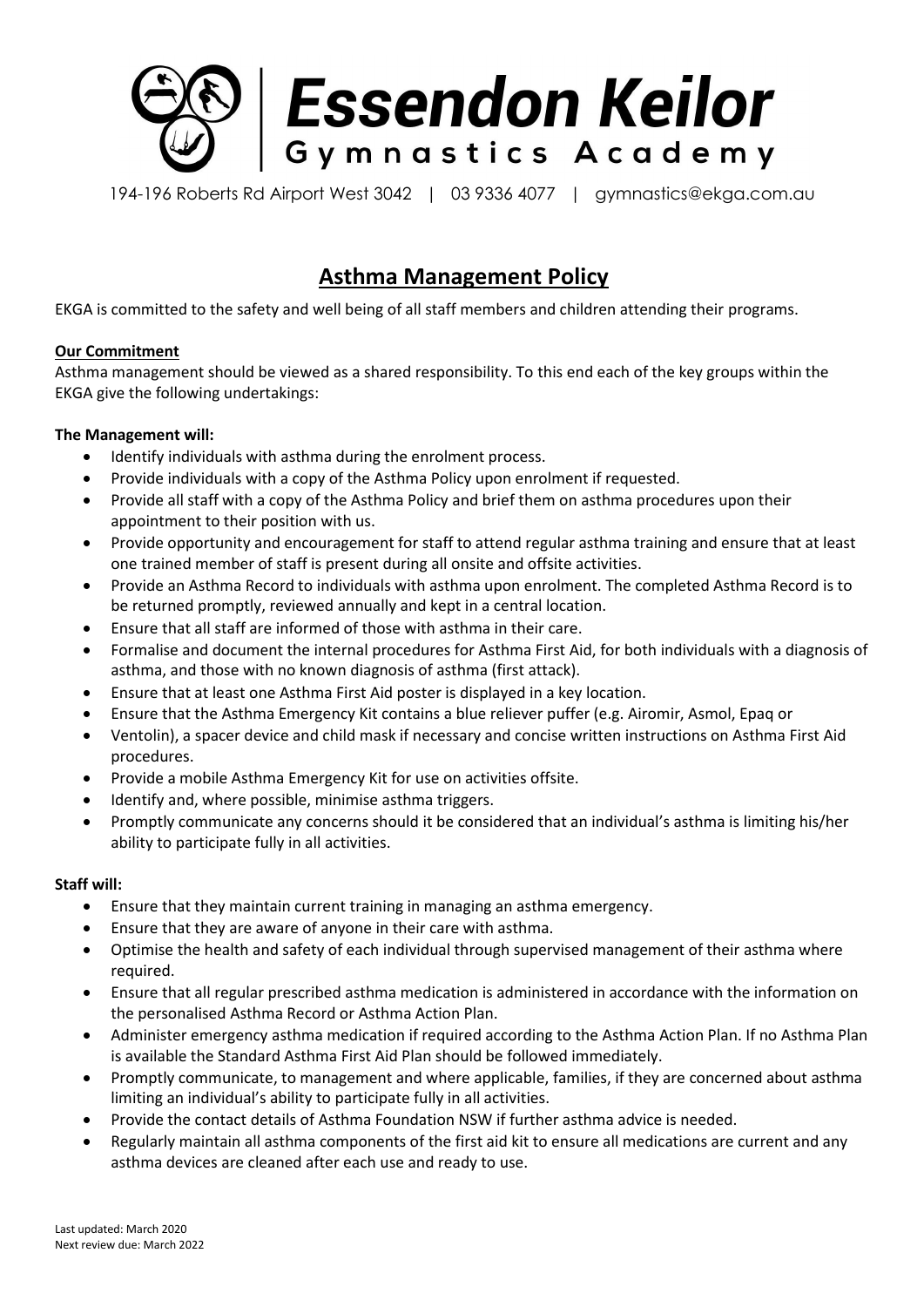

194-196 Roberts Rd Airport West 3042 | 03 9336 4077 | gymnastics@ekga.com.au

- Encourage asthmatics to carry their reliever medication and use their medication as soon as symptoms develop.
- Identify and, where possible, minimise asthma triggers.

# **Families will:**

- Inform staff, either upon enrolment or on initial diagnosis, if anyone has a history of asthma.
- Provide all relevant information regarding the individual's asthma via the Asthma Management Plan as provided by their doctor.
- Notify the staff, in writing, of any changes to the Asthma Record during the year.
- Ensure that an adequate supply of appropriate medication (reliever) and spacer device clearly labeled is provided where applicable with the individual's name. This should not be left in the participant's bag. It must be placed in the medication tub so it can be accessed at all time.
- Communicate all relevant information and concerns with staff as the need arises e.g. if asthma symptoms were present during the night.

# **Procedure**

The following procedure applies to any person suffering an asthma attack, be it the first time or not. A reliever puffer is kept in the First Aid kit for emergency use.

All staff should be familiar with Asthma Management procedures.

- Reassure and calm person while assisting them into an upright position sitting in a chair, preferably leaning slightly forward and resting hands on a support such as a table or pillow (allowing for easier expansion of chest).
- (1) without delay, obtain puffer.
- (2)Shake the puffer and give four separate puffs of a reliever medication (Blue, grey, puffer/inhaler ) one puff at a time via a spacer\*. Ask the person to breathe in and out 4 times after each puff. If a spacer is not available, then follow the above 4 steps using just the reliever puffer
- (3) Wait 4 minutes. If there is no improvement repeat step (2).
- If still no improvement, call an ambulance immediately (phone 000; mobile 112) and state that the person is having an asthma attack. Continuously repeat Steps (2) and (3) whilst waiting for the ambulance.

\*SPACER AND PUFFER HYGIENE: Clean after each use by:

- Wash in a little detergent and hot water  $-$  do not rinse
- Shake and air dry
- Store in a sealed plastic bag

Please note: a folder containing Medical Management Plans is kept on the shared document drive. EKGA staff should be aware of those children who have a history of asthma, particularly when supervising a strenuous activity. Students with a management plan should have a copy of this uploaded to their iClass record as a flag for staff that a plan is on file for the child.

# **Prevention of Exercise-induced Asthma**

- Ensure the child uses their reliever puffer 5-10 minutes before commencing activity.
- Ensure the child always warms up.
- Child should always cool down following exercise or sport.
- The child should stop the activity if asthma symptoms occur.